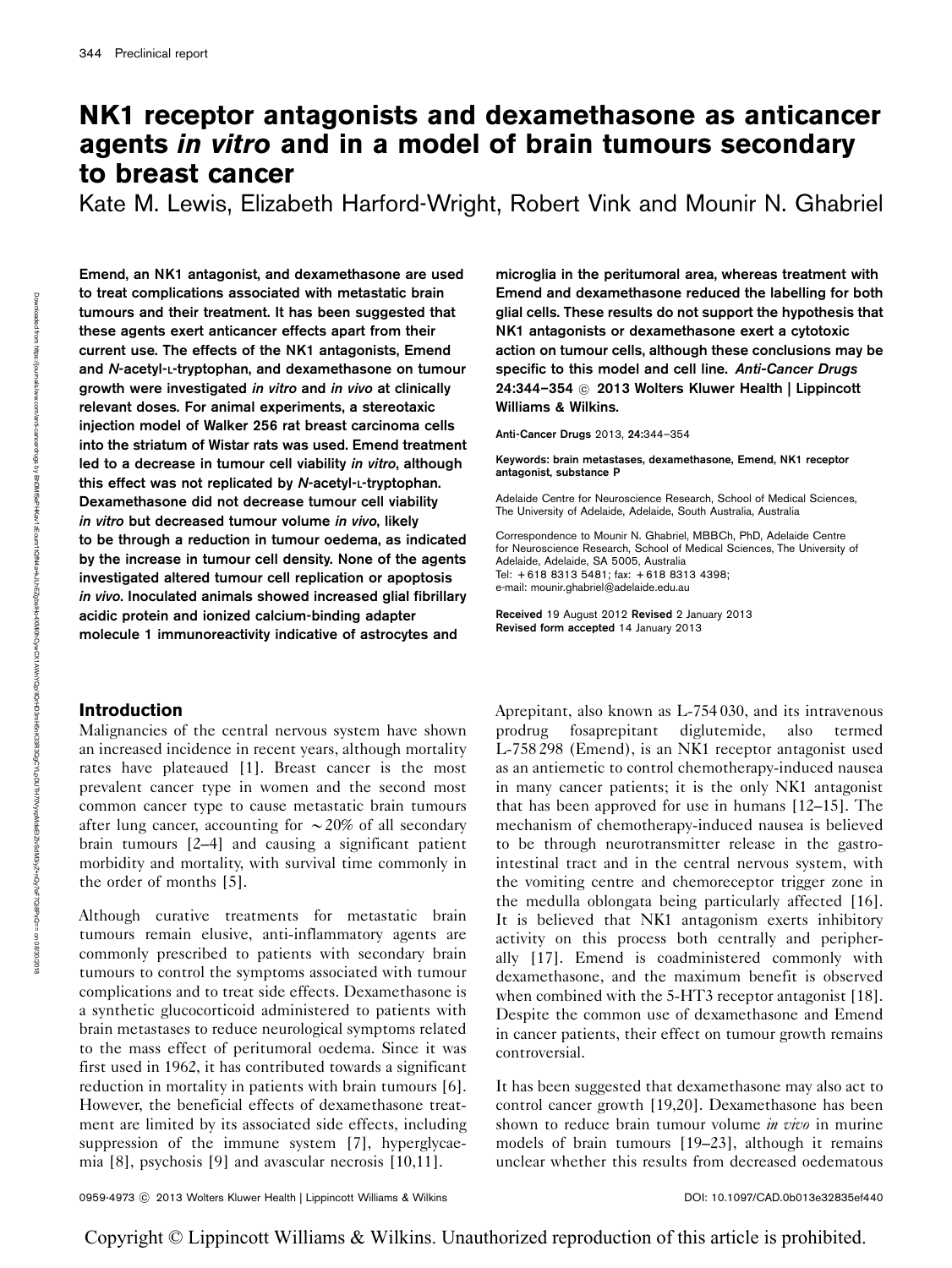fluid or decreased tumour cell viability and proliferation [20–23]. Indeed, the effect of dexamethasone on tumour cell proliferation and apoptosis in vivo has not been investigated. Several in-vitro studies have found that dexamethasone exerts an antiproliferative, proapoptotic effect on cancer cells [24–26], whereas in other apparently conflicting in-vitro studies, dexamethasone was not always able to inhibit tumour cell growth [20,21]. Despite the consistent use of dexamethasone as the standard treatment for peritumoral brain oedema for many years, its exact mechanism of action remains unclear. Furthermore, dexamethasone treatment is often investigated in conjunction with other chemotherapy treatments, meaning that its mechanism of action alone remains unclear [19,27–29].

Several studies have shown an increase in NK1 receptor expression in human surgical specimens of astrocytoma and brain metastases from breast carcinomas and melanoma [30–35]. Substance P (SP) is a proinflammatory tachykinin that acts preferentially on NK1 receptors. Recent studies have implicated SP in the proliferation and progression of many cancer types [36]. In cell culture studies, SP has consistently been shown to induce tumour cell mitogenesis, with NK1 antagonists causing apoptosis [31,37–44] and decreased mitogenesis, particularly on NK1 receptor-expressing human cancer cell lines, whereas non-neoplastic cell lines did not show these effects [33]. Thus, it has been suggested that the NK1 receptor antagonist Emend may not only be useful in the treatment of chemotherapy-induced emesis, but may also inhibit SP-induced tumour cell proliferation. Therefore, Emend may aid in the treatment of cancer itself, as well as the side effects of chemotherapeutic agents [45–48]. However, the literature shows conflicting results. Although some studies have shown that NK1 antagonists or inhibition of SP decrease tumour growth [49–51], almost an equal number of studies have shown that SP inhibits tumour growth through its stimulatory effects on the immune system [52–55].

The current study was carried out to determine the effects of NK1 antagonism and dexamethasone on breast carcinoma cell growth in vitro and in vivo at clinically relevant doses.

# Materials and methods Cell viability assay

Walker 256 rat breast carcinoma cells were obtained from the Cell Resource Centre for Medical Research at Tohoku University. Culture was performed in complete culture medium consisting of Sigma RPMI-1640 containing 10% sterile fetal bovine serum and 1% penicillin and streptomycin (Sigma 10 000 U penicillin and 10 mg of streptomycin/ml; Sigma, Sydney, Australia). Fosaprepitant dimeglumine (Emend® Merck & Co. Whitehouse Station, New Jersey, USA), N-acetyl-L-tryptophan (NAT) and DBL dexamethasone sodium phosphate were used in this assay. To assess the response of Walker 256 tumour cells to differing doses of NK1 antagonists (Emend and NAT) and dexamethasone, a trypan blue cell viability assay was used. A sample of  $10<sup>5</sup>$  cells were seeded into each well of a 12-well tissue culture plate with 2 ml of complete culture medium. Cells were allowed to grow for 24 h, after which the drugs of interest or saline as a vehicle control were added for a further 24 h. Each treatment was applied at three different concentrations, and each concentration was applied to three wells on four different occasions  $(n = 12)$ . The three concentrations used were 10, 100 and  $1000 \mu g/ml$  for each of the three agents (equivalent to 9.95, 99.52 and 995.22  $\mu$ mol/l for Emend: 40.61, 406.07 and 4060.7 umol/l for NAT: 19.36, 193.65 and 1936.5 µmol/l for dexamethasone). Cells were detached using 0.02% EDTA and transferred into tubes that were subsequently centrifuged for 5 min at 1500 rpm. The cells were then resuspended in 1 ml of fresh medium with 1 ml of 0.4% trypan blue. Cells capable of excluding the trypan blue dye were counted as viable cells. The percentage of viable Walker 256 cells was calculated in relation to the total cell count using a haemocytometer.

## Cell culture for inoculation

Cells growing in  $150 \text{ cm}^2$  culture flasks were passaged when more than 90% confluence was reached using 3.5 ml of 0.02% EDTA. The cells were spun down in a centrifuge (5 min at 1500 rpm) and resuspended in serum-free media. The cells were counted using a haemocytometer and then diluted so that  $\sim 10^6$  cells/ 8 µl were used for direct injection into the brain.

## Animals

Animal procedures were performed in accordance with the National Health and Medical Research Council (NHMRC) guidelines and were approved by the animal ethics committees of the University of Adelaide and the Institute of Medical and Veterinary Science, Adelaide. Animals were group housed and allowed free access to food and water. Six male albino Wistar rats between 250 and 350 g were randomly selected for each treatment group. Male animals were used to eliminate the possible confounding effects of oestrogen, a known neuroprotective agent [56].

## Tumour inoculation

The direct inoculation model of secondary brain tumour induction was used in this study, as it produces tumour growth of consistent size and location. This was appropriate to the current study, as tumour growth was of particular interest rather than the invasion of tumour cells through the blood–brain barrier (BBB) and into the brain. Animals were stereotaxically inoculated with 10<sup>6</sup> Walker  $256$  breast carcinoma cells in  $8 \mu$ l of sterile culture medium or culture medium alone as a control.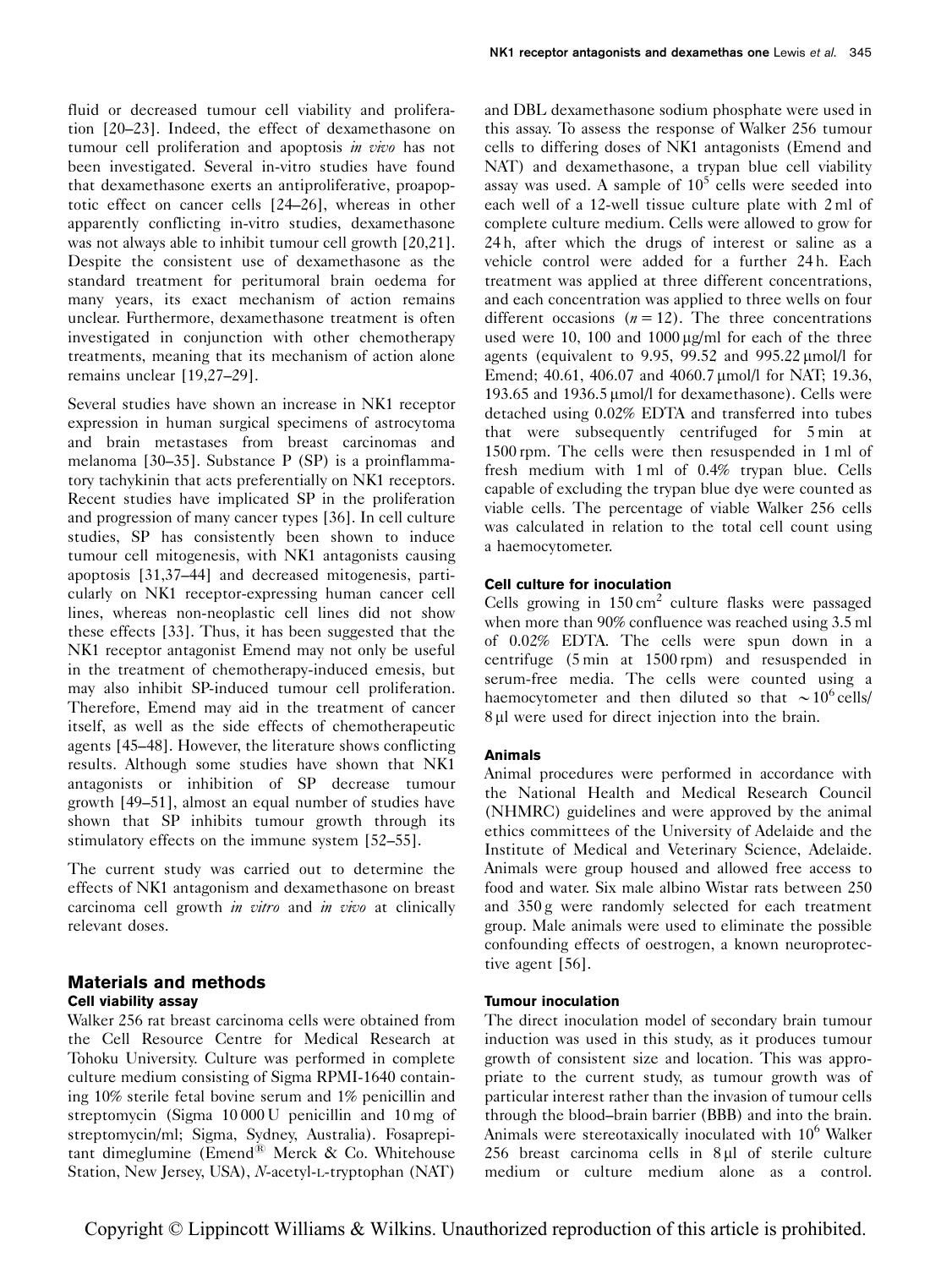Briefly, tumour cells were implanted into the striatum at coordinates 0.5 mm anterior and 3 mm lateral to the bregma over the right hemisphere, under isoflurane inhalation general anaesthesia at 3%, as was described previously [57].

#### **Treatment**

All drugs used were dissolved in a 0.9% sodium chloride solution, and this was also used as a vehicle control. Unless otherwise stated, each animal group was treated with an intraperitoneal injection of either the NK1 antagonist Emend<sup>®</sup> (3 mg/kg/day), the NK1 antagonist NAT (7.5 mg/kg/day), DBL dexamethasone sodium phosphate (8 mg/kg/day) or equal volume of saline on days 4–6 following tumour inoculation. The dose used for dexamethasone treatment was determined by that reported previously in the literature for use on murine models of brain tumours [58,59]. The Emend dose was based on that recommended for intravenous injections clinically and previously shown to have a central effect in animal models [60], whereas the NAT dose was determined based on that previously used to alter the permeability of the BBB [61]. In addition, a dose response was performed for Emend to determine whether 3, 30 or 300 mg/kg/day on days 4–6 following tumour inoculation altered tumour volume. All animals were killed on day 7 following tumour inoculations.

#### Tumour volume

To determine tumour volume, animals  $(n = 6/\text{group})$  were transcardially perfused with 10% formalin under terminal anaesthesia induced by an intraperitoneal injection of pentobarbitone sodium (60 mg/kg). Brains were embedded in paraffin wax and  $5 \mu m$  serial coronal sections were cut every  $400 \mu m$  to be used for immunostaining and haematoxylin and eosin staining. The haematoxylin and eosin-stained sections were scanned using a Hamamatsu Nanozoomer (Hamamatsu, Hamamatsu City, Japan) and the images were used to calculate the tumour volume by determining the area of tumour in each section using the NDP viewer program and multiplying the area by the distances between sections. The same technique was used to determine the volume of haemorrhage and necrosis within the tumour mass.

#### Immunostaining

Slides from two levels from each brain in each treatment group  $(n = 6$ /group) were stained for NK1 receptors (1 : 8000; Biocore, Sydney, Australia), Ki67 (1 : 2000; Abcam, Cambridge, Massachusetts, USA), caspase 3 (1 : 400; Bio Vision, Milpitas, California, USA), glial fibrillary acidic protein (GFAP) (1 : 40 000; Dako, Campbellfield, Australia) and ionized calcium-binding adapter molecule 1 (IBA1) (1 : 50 000; Dako). Immunohistochemistry was performed using the standard streptavidin procedure used regularly in our laboratory with 3,3'-diaminobenzidine (DAB) for visualization and

haematoxylin counterstaining. Slides were scanned using the Nanozoomer.

## Analysis of NK1 receptor, GFAP and IBA1 immunostained sections

Images were exported from the Nanozoomer files for all immunostained sections. From each slide, four images were taken from each of the following areas: the tumour, the peritumoral area and the striatum. Nonsubjective estimation of the immunocytochemical staining was carried out using colour deconvolution techniques to reveal the %DAB in the scanned slides as described previously [62,63]. The %DAB from the four fields of view were averaged to determine the mean immunoreactivity in each area for each stain used. For GFAP and IBA1 immunostained slides, in addition to colour deconvolution, labelled cells in the images were counted to determine the effect of treatment on the number of GFAP-labelled and IBA1-labelled cells.

## Tumour cell replication, density and apoptosis

Ki67-labelled cells were counted in four fields of view, each equalling  $0.0678 \text{ mm}^2$  as representative for the tumour, and the percentage of labelled cells in relation to the total number of tumour cells in the tumour mass was calculated. The same method was used to determine the percentage of caspase 3-labelled cells indicative of apoptotic tumour cells. Similarly, the density of tumour cells was determined by counting tumour cells within six fields of view  $0.0678 \text{ mm}^2$  each within the tumour from haematoxylin and eosin-stained slides for each brain  $(n = 6)$ .

#### Statistical analysis

Data were expressed as mean±SEM. To determine statistical significance, either an unpaired  $t$ -test (two groups) or a one-way analysis of variance (more than two groups), followed by Bonferroni's post-hoc tests was carried out as appropriate. A value of  $P$  less than 0.05 was considered significant.

## Results

#### Cell viability assay

Treatment with NK1 antagonists in vitro showed varying results on Walker 256 cell viability. Although Emend treatment at both 100 and 1000  $\mu$ g/ml caused a significant reduction in viable cells that excluded trypan blue dye  $(P < 0.001$ ; Fig. 1), NAT treatment exerted no effect on the percentage of viable tumour cells at any concentration (Fig. 1). Similarly, dexamethasone did not alter the percentage of viable tumour cells after 24 h of treatment at any of the concentrations used (Fig. 1).

## NK1 receptor expression in vivo

The induced Walker 256 tumours expressed NK1 receptors *in vivo*, as evidenced by the significant increase in NK1 receptor immunoreactivity within the tumour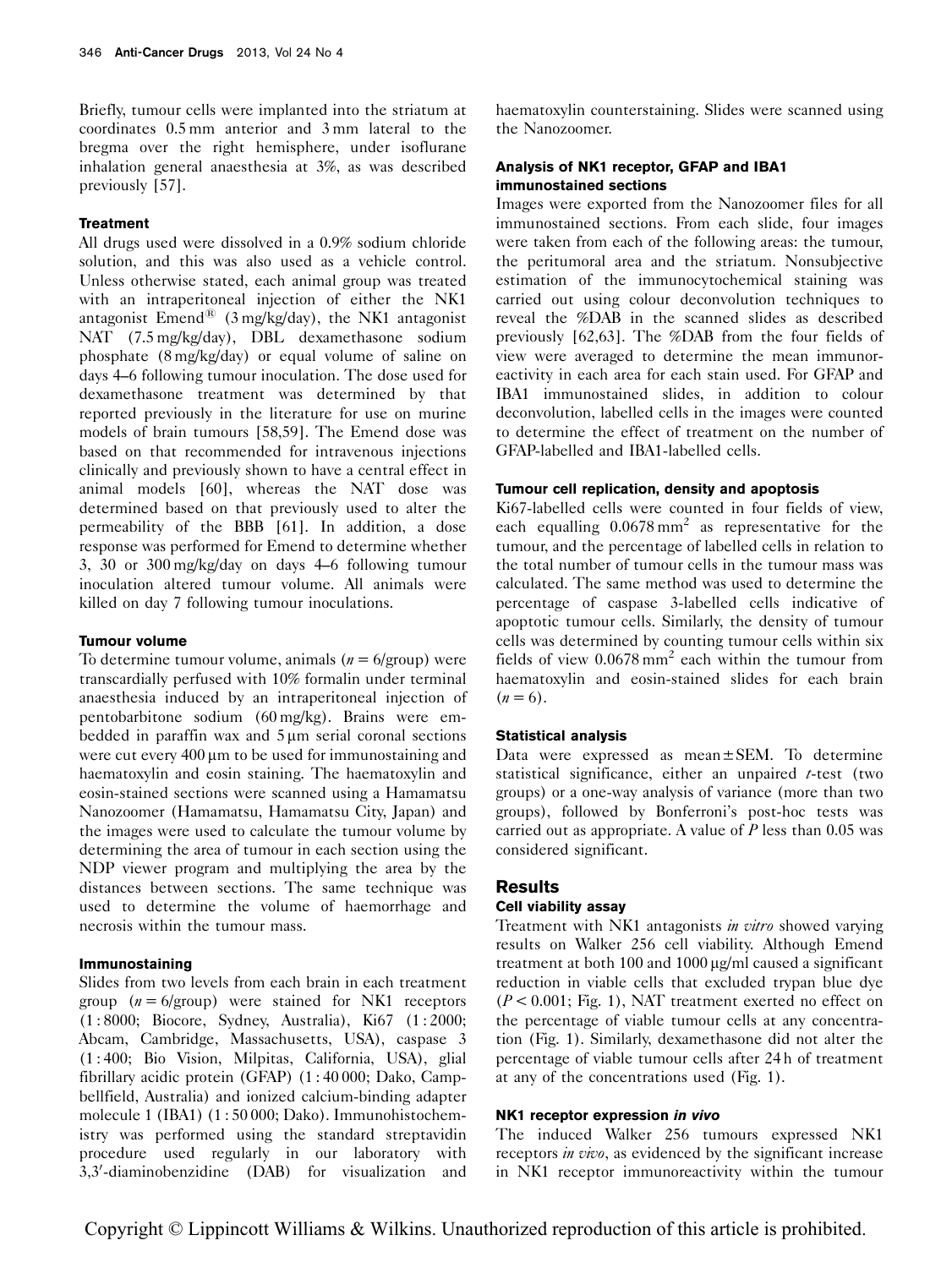mass when compared with the peritumoral area of tumour inoculated brains 7 days following surgery  $(P < 0.05$ ; Fig. 2a and b). The immunostaining was localized within the tumour cell cytoplasm (Fig. 2b).

## Tumour growth

Fig. 2

Following Walker 256 tumour cell inoculation, treatment with the NK1 receptor antagonist Emend or NAT did not cause a significant difference in tumour volume when compared with vehicle-treated animals (Fig. 3a, c–e). Similarly, at higher doses of 30 and 300 mg/kg/day on days 4–6 following tumour inoculation, there was still no significant difference in tumour volume from the vehicletreated group (Fig. 3g). Conversely, dexamethasone treatment resulted in a considerable decrease in tumour volume when compared with the vehicle-treated and other treated groups (Fig. 3a, c–f). Furthermore, dexamethasone treatment also caused a reduction in necrosis within the tumour mass when compared with the vehicletreated group (Fig. 3b). NK1 antagonists did not exert any effect on the percentage of necrosis or haemorrhage



Walker 256 cell viability as indicated by trypan blue exclusion assay. NAT, N-acetyl-L-tryptophan; Dex, dexamethasone. \*\*\*P< 0.001.

within the tumours compared with the vehicle control (Fig. 3b).

Neither of the NK1 receptor antagonists, Emend or NAT, exerted any effect on tumour density or Ki67 immunoreactivity, which indicates replicating cells (Fig. 4a and b). Similarly, neither Emend nor NAT altered the percentage of caspase 3-positive cells, which indicates apoptotic tumour cells (Fig. 4c). Dexamethasone treatment caused a significant increase in the density of tumour cells within the tumour mass when compared with the vehicle-treated group ( $P < 0.01$ ; Fig. 4a). However, dexamethasone treatment did not alter the percentage of Ki67-positive tumour cells or caspase 3-positive cells (Fig. 4b and c). Therefore, the dexamethasonetreated group showed tumour masses with cancer cells more tightly packed together, but with no change in replication or apoptosis.

## Brain microenvironment

GFAP and IBA1 immunoreactivity were used as indicators of astrocytic and microglial response, respectively, and thus represented the interaction of the tumour cells and treatment agents with these components of the brain microenvironment. Inoculation with Walker 256 breast carcinoma cells and subsequent tumour growth caused a significant increase in GFAP and IBA1 immunoreactivity in the peritumoral area when compared with the same location in culture medium control animals  $(P < 0.001$ and  $P < 0.05$ , respectively; Fig. 5a–e). GFAP immunoreactivity was not present within the tumour, and thus showed significantly reduced %DAB when compared with the peritumoral area ( $P < 0.001$ ; Fig. 5a and b). Furthermore, the tumour mass also showed less GFAP immunoreactivity than the same location in the brains of control animals, injected with culture medium without Walker 256 tumour cells (Fig. 5a). However, IBA1 immunoreactivity was significantly elevated within the tumour mass when compared with that evident in the striatum



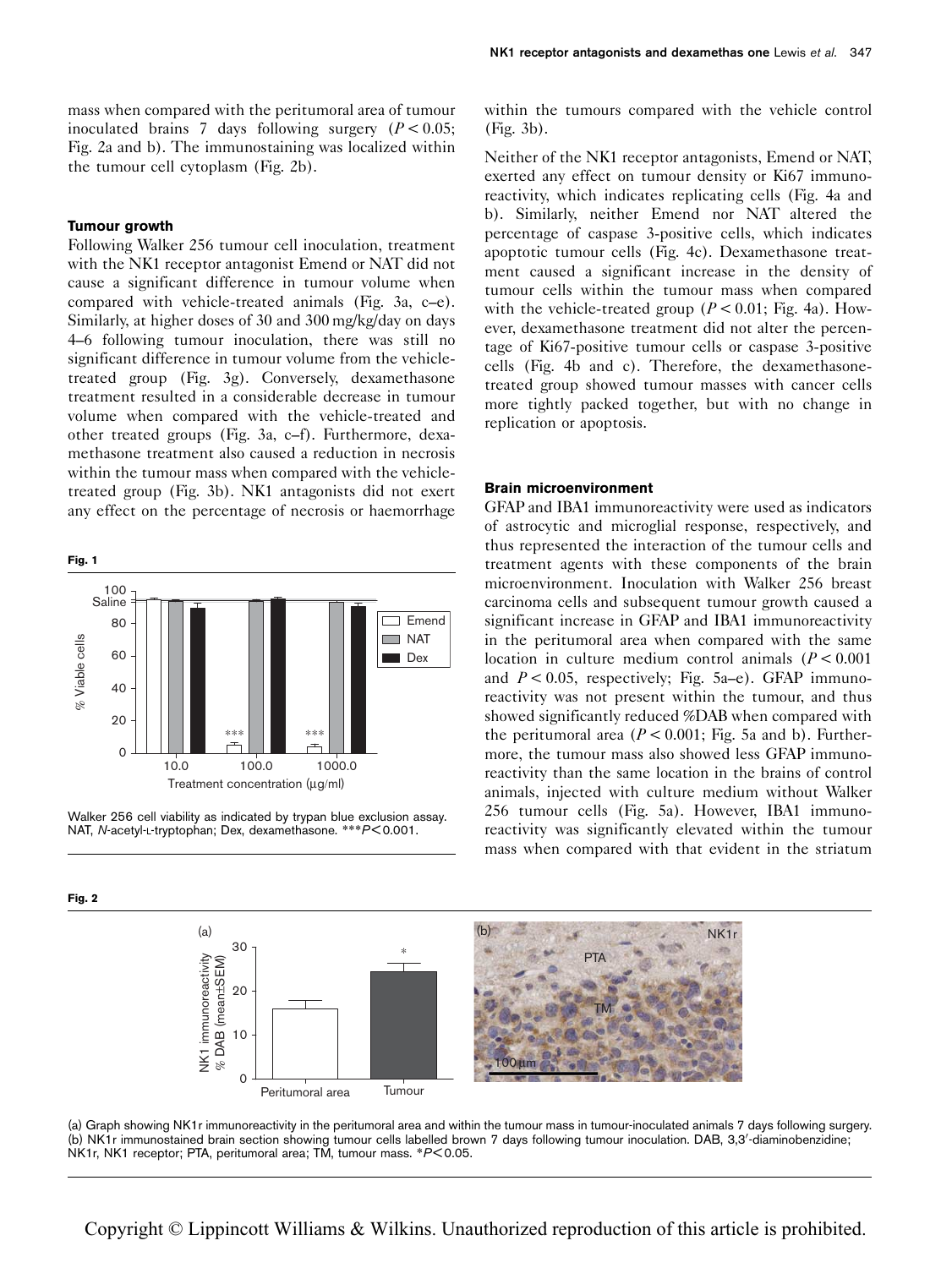



(a) Tumour volume (mm<sup>3</sup>) in Emend, *N*-acetyl-∟-tryptophan (NAT), and dexamethasone (Dex)-treated animals compared with vehicle control treatment. (b) The volume of haemorrhage and necrosis within the tumour mass as a percentage of the tumour volume in Emend, NAT and Dex compared with vehicle-treated animals. (c–f) Haematoxylin and eosin-stained coronal section from animals treated with vehicle (Veh) (c), Emend (d), NAT (e) and Dex (f). The sections show large tumour masses in the right hemisphere, with an apparent reduction in size in the Dex-treated animals (f) (necrosis, single arrow; haemorrhage, double arrows). (g) Dose response of tumour volume (mm<sup>3</sup>) to Emend compared with the vehicle control treatment. \*P<0.05.

of brains from the culture medium control group  $(P < 0.01;$  Fig. 5c–e).

In conjunction with the colour deconvolution results, GFAP-immunolabelled and IBA1-immunolabelled cells

were also counted to determine the number of astrocytes and microglia, respectively. The growth of Walker 256 breast carcinoma tumours caused an increase in the number of astrocytes and microglia in the striatum surrounding tumour masses when compared with similar brain locations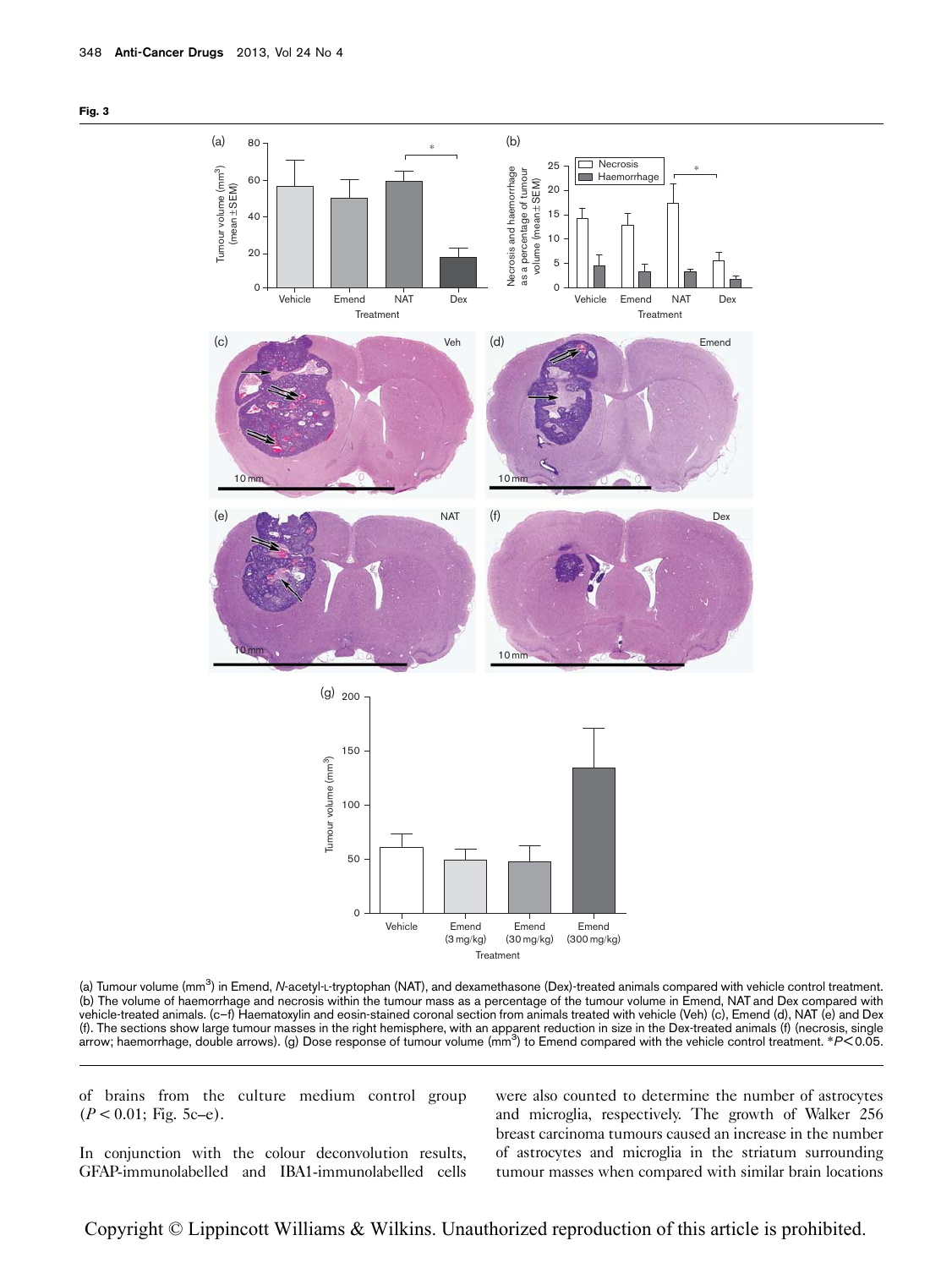

(a) The effect of treatment on tumour cell density. The average number of cells was obtained from four areas within the tumours in animals treated with vehicle, Emend, N-acetyl-L-tryptophan (NAT) and dexamethasone (Dex). (b) The percentage of replicating tumour cells as indicated by Ki67 immunoreactivity in animals treated with vehicle, Emend, NAT and Dex. (c) The percentage of caspase 3 immunopositive cells, indicative of apoptosis, in tumour masses from animals treated with vehicle, Emend, NAT and Dex. \*\*P< 0.01.

in the culture medium control group, although this difference was only significant for IBA1 ( $P < 0.05$ ; Fig. 6a and b). Treatment with Emend caused a reduction in the number of GFAP-positive and IBA1-positive cells to levels comparable to the culture medium-injected control group (Fig. 6a and b). Dexamethasone induced a phenomenon similar to Emend, particularly with respect to the number of IBA1-positive cells (Fig. 6a and b). Furthermore, there was a small reduction in the number of astrocytes and microglia present in the peritumoral area of NAT-treated animals (Fig. 6a and b).

## **Discussion**

This model of direct stereotaxic inoculation of Walker 256 tumour into the striatum of male albino Wistar rats caused consistent growth of large, spherical-shaped secondary brain tumours. These tumours showed a prominent cystic component and extensive central necrosis and haemorrhage, as described previously in the literature [57]. The model used in the current study is advantageous in that it is used in immune-competent animals, thus allowing the study of the interaction of tumour cells with the host microenvironment and immune system.

SP is an excitatory tachykinin, which acts predominantly on NK1 receptors and has been implicated in many aspects of cancer growth and progression. The Walker 256 rat breast carcinoma cells expressed NK1 receptors in vivo when injected into the striatum of male Wistar rats. It has been reported previously that many human tumour specimens and their derived tumour cell lines express NK1 receptors [40,41,43,46,64–66]. Some cell lines have been reported to express up to 40 000 NK1 receptors per cell [67], with the level of NK1 receptor expression being linked to the invasiveness of the cancer cell lines [68]. Moreover, noncancerous epithelial cell lines did not show evidence of NK1 receptor expression [33,69]. However, NK1 receptors are by no means present on all cancer cell types, with one study reporting NK1 expression on SNB-19, DBTRG-05 MG and U373 MG human glioma cell lines, but not on the U138 MG or MOG-G-GCM human glioma cells [70]. Furthermore, the murine neuroblastoma cell line C1300 did not show evidence of NK1 receptor expression [71].

Previous studies aimed at determining the effects of NK1 antagonist treatment on tumour cells in vitro have reported an inhibition of tumour growth, initiation of apoptosis, decreased migration and reduced cytokine secretion by tumour cells [31,38,41,42,46,47,66,70,72].The predominant effects of exogenous SP on tumour cells in vitro are mitogenesis, migration, cytokine secretion and chemotaxis [40,43,73–78]. These effects are believed to be NK1 receptor dependent [70].

Alternatively, several studies have shown evidence of inhibitory effects for SP on the growth and migration of cancer cells [51,79,80]. However, the NK1 receptor expression status of these cell lines was not determined. In contrast, the Walker 256 cells used in the current study are positive for NK1 receptor expression, but only responded to Emend treatment and not to NAT treatment *in vitro*. Besides Emend having a much greater binding capacity for the NK1 receptor because of its lipophilicity, a plausible explanation for this may be that this cell line does not secrete SP into the culture medium in vitro and is thus unable to exert a stimulatory autocrine effect on the NK1-expressing cells. It has been reported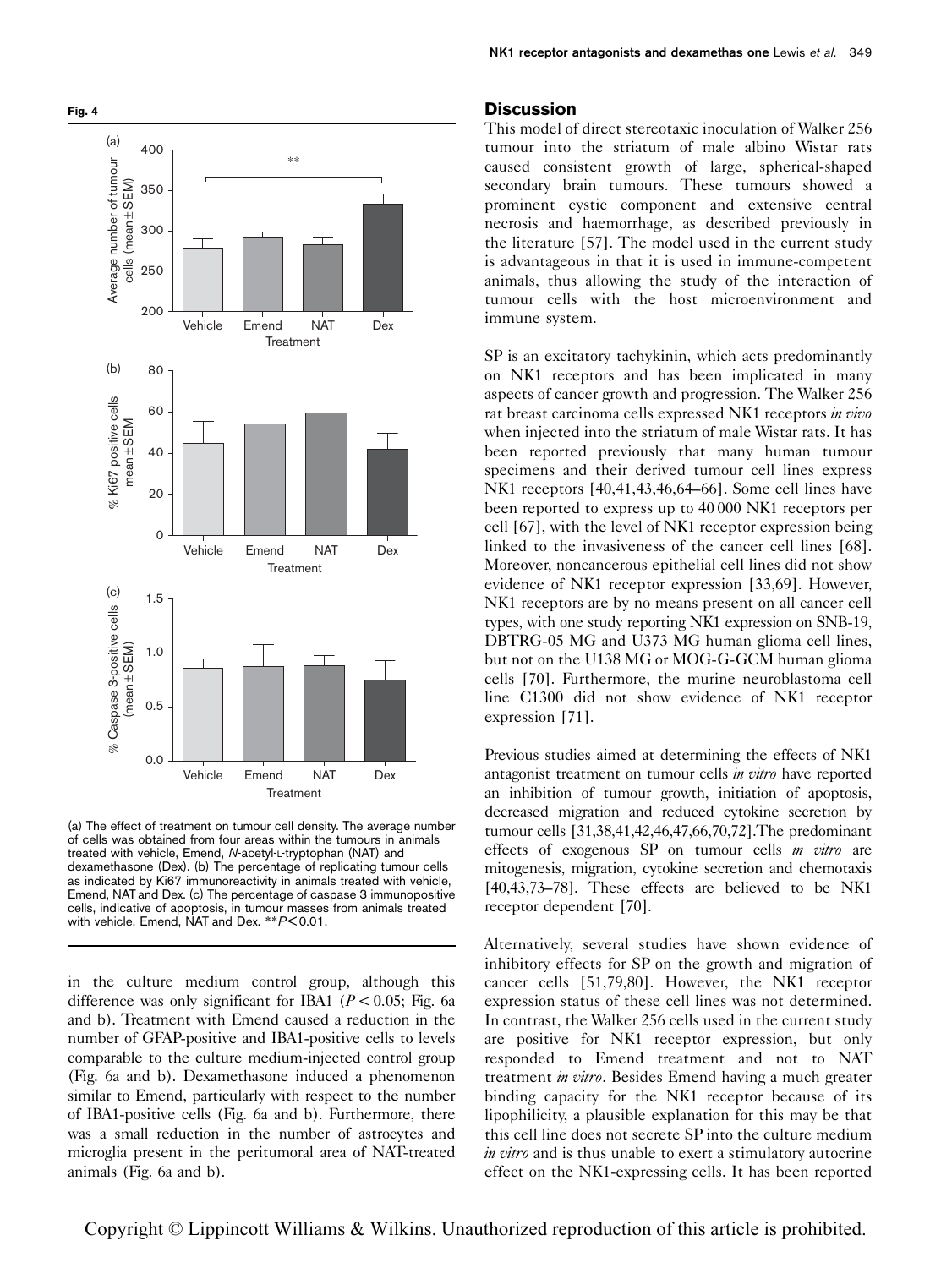

(a) GFAP immunoreactivity in the striatum of culture medium control animals compared with the tumour mass and the peritumoral area of the right hemisphere of tumour inoculated brains 7 days following surgery. (b) Coronal section of GFAP-immunostained brain 7 days following tumour inoculation showing increased immunoreactivity in the peritumoral area when compared with the similar location in the contralateral hemisphere. (c) IBA1 immunoreactivity in the striatum of the culture medium control group compared with the tumour mass and in the peritumoral area of the right hemisphere of tumour inoculated brains 7 days following surgery. (d) Section from the right striatum of a culture medium control brain stained for IBA1 antibody, showing minimal microglial immunoreactivity. (e) IBA1-immunostained brain 7 days following tumour inoculation showing increased immunoreactivity in the peritumoral area (PTA) and tumour mass (TM). DAB, 3,3'-diaminobenzidine; GFAP, glial fibrillary acidic protein; IBA1, ionized calcium-binding adapter molecule 1. \*P< 0.05; \*\*P< 0.01; \*\*\*P< 0.001.

previously that Walker 256 breast carcinoma cells do not express SP in this model when injected directly into the brain [57]. However, tumours induced from this cell line do show increased SP immunoreactivity in the peritumoral neuropil in two different models of metastatic brain tumours [57,81]. Thus, it is plausible that exogenous SP from the brain microenvironment may exert a stimulatory effect on these tumour cells in vivo.

NK1 antagonist treatment of metastatic brain tumours grown in this study did not alter tumour cell volume or the volume of necrotic haemorrhagic tissue within the tumour mass. Furthermore, the levels of tumour cell replication and apoptosis remained unaffected by both NK1 antagonist treatments used. There have been few previous studies examining the effects of NK1 antagonism on cancer growth in animal models, despite the fact

that Emend is already approved for use in cancer patients for nausea associated with chemotherapy. The limited number of experiments that have been conducted in vivo have been inconsistent in their findings. One published study reported a beneficial effect of the NK1 antagonist MEN 11467 on subcutaneously inoculated human U373 MG astrocytoma grade III cells by arresting tumour growth, but not when used on human A2780 ovarian carcinoma lacking NK1 receptors, also inoculated into the right flank of female nude mice [49].

In contrast, studies that have been carried out in immune-competent animals have suggested that SP may be beneficial in the treatment of cancer patients through its immune-stimulating properties. For example, aerosolized SP caused a reduction in the incidence of lung carcinoma in C57BL mice exposed to side stream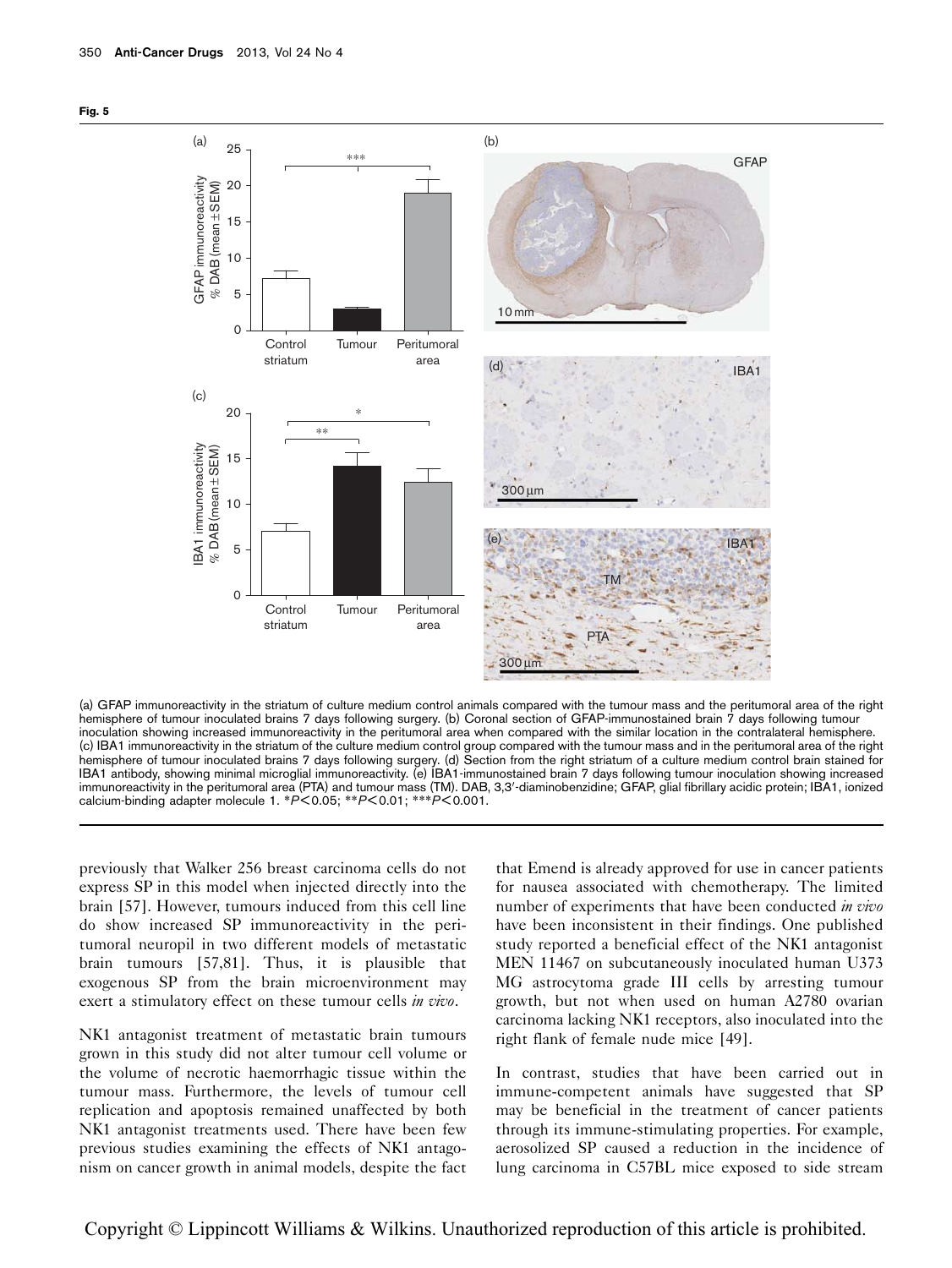

(a) The effect of treatment on the number of GFAP-immunolabelled cells in the striatum of culture medium control animals and the striatum surrounding the tumours in inoculated animals 7 days following surgery. (b) The effect of treatment on the number of IBA1-immunolabelled cells within the striatum of culture medium control animals and the striatum surrounding the tumours in inoculated animals 7 days following surgery. NAT, N-acetyl-L-tryptophan; Dex, dexamethasone; GFAP, glial fibrillary acidic protein; IBA1, ionized calcium-binding adapter molecule 1. \*P< 0.05.

cigarette smoke [52]. Furthermore, K1735 melanoma cells injected subcutaneously into nude mice responded to exogenous SP with a delay in tumour growth, but only with the addition of natural killer and T cells, normally absent in immune compromised animals [53]. Therefore, the role of  $SP$  in cancer growth in vivo remains controversial, with more research required to elucidate the factors that determine whether NK1 antagonist treatment is effective in the inhibition of tumour growth in animal models.

Unlike previous experiments showing cytotoxic effects of dexamethasone on tumour cells [24–26], the current study did not show any evidence of dexamethasone toxicity on Walker 256 breast carcinoma cells as measured by the trypan blue exclusion cell viability assay. The effects of dexamethasone on Walker 256 cell viability have not been investigated previously in culture, although it has been shown to decrease parathyroid hormone secretion in a dose-dependent manner [82]. Previous *in vitro* studies have shown dexamethasone to inhibit mitogenesis and cell viability of C6 glioma cells along with decreasing migration and invasive properties of U373 MG human glioblastoma cells [25,26]. However, if dexamethasone is toxic to tumour cells in vivo, then it is also likely that non-neoplastic brain cells would also become apoptotic [24].

Dexamethasone treatment resulted in decreased brain tumour volume compared with the vehicle-treated group. This is likely to be because of impaired accumulation of fluid, as found in previous studies [57], rather than a decrease in the growth of the tumour cells. Evidence

of this is the absence of change in tumour cell replication and apoptosis with dexamethasone treatment in the current study. Moreover, this is supported by the significantly increased tumour cell density, evident in the dexamethasone-treated group when compared with vehicle-treated animals. Thus, the dexamethasonetreated group may have the same number of tumour cells, packed more closely together, reducing the tumour volume. Also, the decreased necrotic tissue within the dexamethasone-treated tumours indicates that although the tumour volume is reduced in this group, it is possible that the tumours had viable tumour cells comparable to the number of cells in the vehicle-treated tumours.

A reduction in tumour volume has been repeatedly reported with dexamethasone treatment in the literature [20–23]. These data have been used with dexamethasone's toxicity *in vitro* to suggest an anticancer effect for dexamethasone. However, dexamethasone has also consistently been shown to reduce BBB permeability and oedema [21–23,59,83–86], which may account for the volume decreases observed. Another proposed mechanism of dexamethasone inhibition of tumour growth is through manipulation of the host microenvironment. Dexamethasone causes a blockade of classical inflammation, normally favourable for tumour invasion and growth [57,87–89].

In the current study, tumour growth caused an increase in both astrocytes and microglia, particularly in the peritumoral environment. This phenomenon has been well documented in many metastatic brain tumour models [90,91]. Emend treatment decreased this glial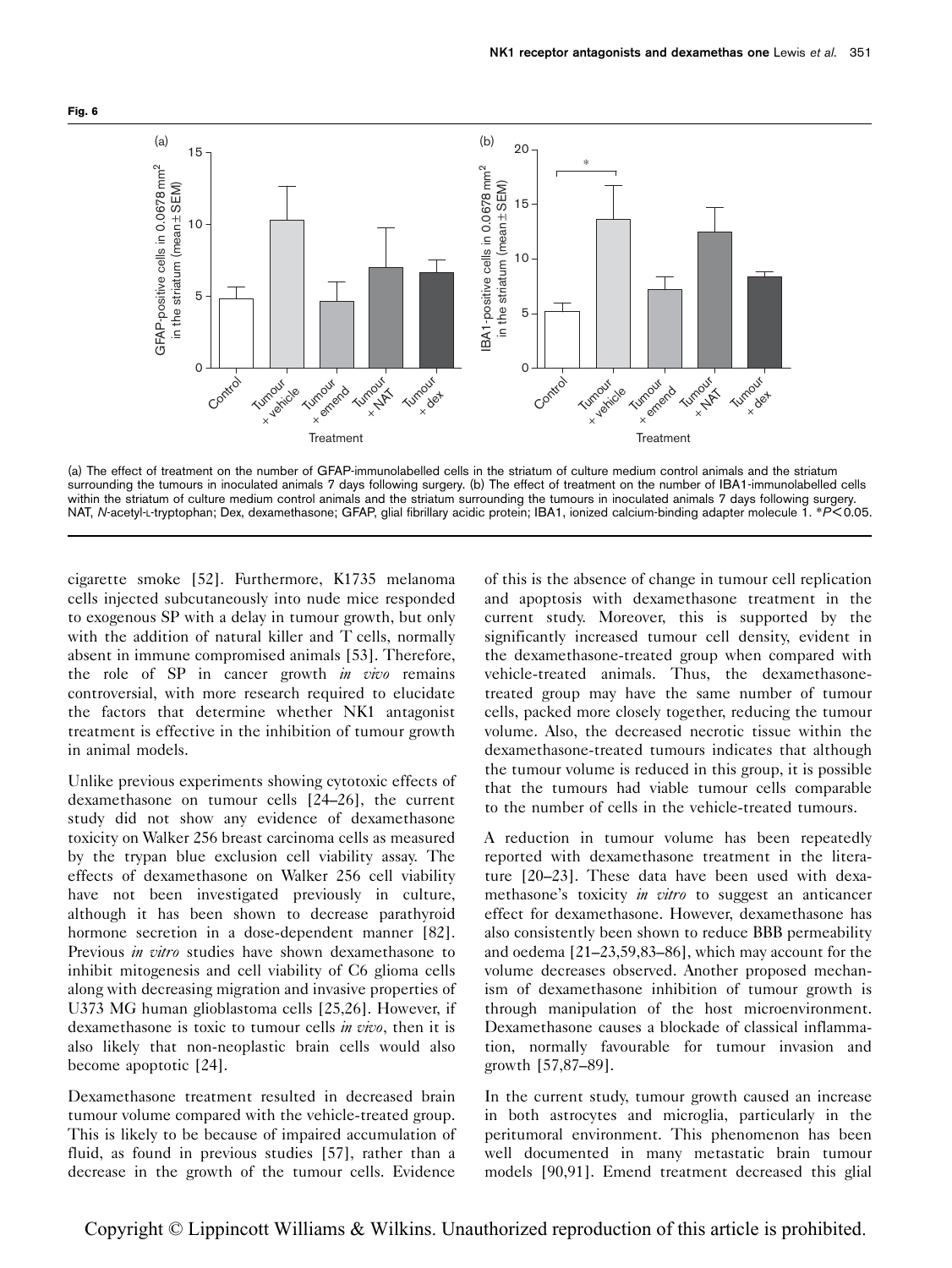response to tumour growth, showing that the dose used in this study was sufficient to elicit a central effect. NAT was less effective than Emend in this capacity, possibly because of its inability to cross the BBB [92]. Emend is a BBB-penetrating drug able to occupy cerebral NK1 receptors [93]; therefore, it is logical that it would exert a greater effect on the brain microenvironment. Dexamethasone also reduced glial numbers to a level similar to Emend treatment, although it is unclear whether this effect was because of inhibition of tumour initiated glial recruitment, activation and proliferation, or because of toxic effects on astrocytes and microglia. It has been postulated that microglia secrete growth-stimulatory substances that aid metastatic brain tumour growth, as evidenced by the increase in MDA-MB-231 human breast cancer cells when cocultured with microglia *in vitro* [94]. Other tumour cells have been shown to differentially activate microglia so that subpopulations express inducible nitric oxide synthase and tumour necrosis factor- $\alpha$  [95]. Thus, with more investigation, glial regulation may provide a possible target for the manipulation of metastatic brain tumour growth.

#### Conclusion

Neither of the NK1 antagonists acted as an anticancer agent in this animal model of metastatic brain tumours, despite the expression of NK1 receptors on Walker 256 tumour cells and the fact that Emend reduced cell viability in vitro. In conjunction, dexamethasone treatment also did not affect tumour growth, notwithstanding the evident reduction of tumour volume. Therefore, neither Emend nor dexamethasone is effective as an anticancer agent in this model of brain metastatic breast cancer. However, further research is required using different models and cancer cells to definitively determine the exact effect of NK1 antagonists and dexamethasone treatments on tumour growth.

#### Acknowledgements

The authors thank Dr Stephen Helps for the use of the colour deconvolution program. This study was supported by a grant from the Neurosurgical Research Foundation.

#### Conflicts of interest

There are no conflicts of interest.

#### References

- Bray F, Engholm G, Hakulinen T, Gislum M, Tryggvadottir L, Storm HH, et al. Trends in survival of patients diagnosed with cancers of the brain and nervous system, thyroid, eye, bone, and soft tissues in the Nordic countries 1964–2003 followed up until the end of 2006. Acta Oncol 2010; 49: 673–693.
- 2 AIHW, AACR. Cancer in Australia: an overview, 2010. Cancer series no. 60. Canberra: AIHW; 2010.
- 3 Schouten LJ, Rutten J, Huveneers HA, Twijnstra A. Incidence of brain metastases in a cohort of patients with carcinoma of the breast, colon, kidney, and lung and melanoma. Cancer 2002; 94: 2698–2705.
- 4 Villa S, Weber DC, Moretones C, Manes A, Combescure C, Jove J, et al. Validation of the new Graded Prognostic Assessment scale for brain metastases: a multicenter prospective study. Radiat Oncol 2011; 6:23.
- 5 Sperduto PW, Kased N, Roberge D, Xu Z, Shanley R, Luo X, et al. Effect of tumor subtype on survival and the graded prognostic assessment for patients with breast cancer and brain metastases. Int J Radiat Oncol Biol Phys 2012; 82:2111–2117.
- 6 Jelsma R, Bucy PC. The treatment of glioblastoma multiforme of the brain. J Neurosurg 1967; 27:388–400.
- 7 Lesniak MS, Gabikian P, Tyler BM, Pardoll DM, Brem H. Dexamethasone mediated inhibition of local IL-2 immunotherapy is dose dependent in experimental brain tumors. J Neurooncol 2004; 70:23–28.
- 8 McGirt MJ, Chaichana KL, Gathinji M, Attenello F, Than K, Ruiz AJ, et al. Persistent outpatient hyperglycemia is independently associated with decreased survival after primary resection of malignant brain astrocytomas. Neurosurgery 2008; 63:286–291.
- 9 Alpert E, Seigerman C. Steroid withdrawal psychosis in a patient with closed head injury. Arch Phys Med Rehabil 1986; 67:766–769.
- 10 McCluskey J, Gutteridge DH. Avascular necrosis of bone after high doses of dexamethasone during neurosurgery. Br Med J (Clin Res Ed) 1982; 284:333–334.
- 11 Fast A, Alon M, Weiss S, Zer-Aviv FR. Avascular necrosis of bone following short-term dexamethasone therapy for brain edema. Case report. J Neurosurg 1984; 61:983–985.
- 12 Ruhlmann CH, Herrstedt J. Fosaprepitant for the prevention of chemotherapy-induced nausea and vomiting. Expert Rev Anticancer Ther 2012; 12:139–150.
- 13 Warr DG, Hesketh PJ, Gralla RJ, Muss HB, Herrstedt J, Eisenberg PD, et al. Efficacy and tolerability of aprepitant for the prevention of chemotherapyinduced nausea and vomiting in patients with breast cancer after moderately emetogenic chemotherapy. J Clin Oncol 2005; 23:2822–2830.
- 14 Herrstedt J, Muss HB, Warr DG, Hesketh PJ, Eisenberg PD, Raftopoulos H, et al. Efficacy and tolerability of aprepitant for the prevention of chemotherapy-induced nausea and emesis over multiple cycles of moderately emetogenic chemotherapy. Cancer 2005; 104:1548–1555.
- 15 Hesketh PJ, Grunberg SM, Gralla RJ, Warr DG, Roila F, de Wit R, et al. The oral neurokinin-1 antagonist aprepitant for the prevention of chemotherapyinduced nausea and vomiting: a multinational, randomized, double-blind, placebo-controlled trial in patients receiving high-dose cisplatin – the Aprepitant Protocol 052 Study Group. J Clin Oncol 2003; 21: 4112–4119.
- 16 Navari RM. Aprepitant: a neurokinin-1 receptor antagonist for the treatment of chemotherapy-induced nausea and vomiting. Expert Rev Anticancer Ther 2004; 4:715–724.
- 17 Navari RM. Inhibiting substance P pathway for prevention of chemotherapyinduced emesis: preclinical data, clinical trials of neurokinin-1 receptor antagonists. Support Cancer Ther 2004; 1:89–96.
- 18 Hesketh PJ, Grunberg SM, Herrstedt J, de Wit R, Gralla RJ, Carides AD, et al. Combined data from two phase III trials of the NK1 antagonist aprepitant plus a 5HT 3 antagonist and a corticosteroid for prevention of chemotherapy-induced nausea and vomiting: effect of gender on treatment response. Support Care Cancer 2006; 14:354–360.
- 19 Moroz MA, Huang R, Kochetkov T, Shi W, Thaler H, de Stanchina E, et al. Comparison of corticotropin-releasing factor, dexamethasone, and temozolomide: treatment efficacy and toxicity in U87 and C6 intracranial gliomas. Clin Cancer Res 2011; 17:3282–3292.
- 20 Villeneuve J, Galarneau H, Beaudet MJ, Tremblay P, Chernomoretz A, Vallieres L. Reduced glioma growth following dexamethasone or antiangiopoietin 2 treatment. Brain Pathol 2008; 18:401–414.
- 21 Wolff JE, Guerin C, Laterra J, Bressler J, Indurti RR, Brem H, et al. Dexamethasone reduces vascular density and plasminogen activator activity in 9L rat brain tumors. Brain Res 1993; 604:79–85.
- 22 Badruddoja MA, Krouwer HG, Rand SD, Rebro KJ, Pathak AP, Schmainda KM. Antiangiogenic effects of dexamethasone in 9L gliosarcoma assessed by MRI cerebral blood volume maps. Neuro Oncol 2003; 5:235–243.
- 23 Guerin C, Wolff JE, Laterra J, Drewes LR, Brem H, Goldstein GW. Vascular differentiation and glucose transporter expression in rat gliomas: effects of steroids. Ann Neurol 1992; 31:481–487.
- 24 Tazik S, Johnson S, Lu D, Johnson C, Youdim MB, Stockmeier CA, et al. Comparative neuroprotective effects of rasagiline and aminoindan with selegiline on dexamethasone-induced brain cell apoptosis. Neurotox Res 2009; 15:284–290.
- 25 Bavaresco L, Bernardi A, Braganhol E, Wink MR, Battastini AM. Dexamethasone inhibits proliferation and stimulates ecto-5'-nucleotidase/ CD73 activity in C6 rat glioma cell line. J Neurooncol 2007; 84:1–8.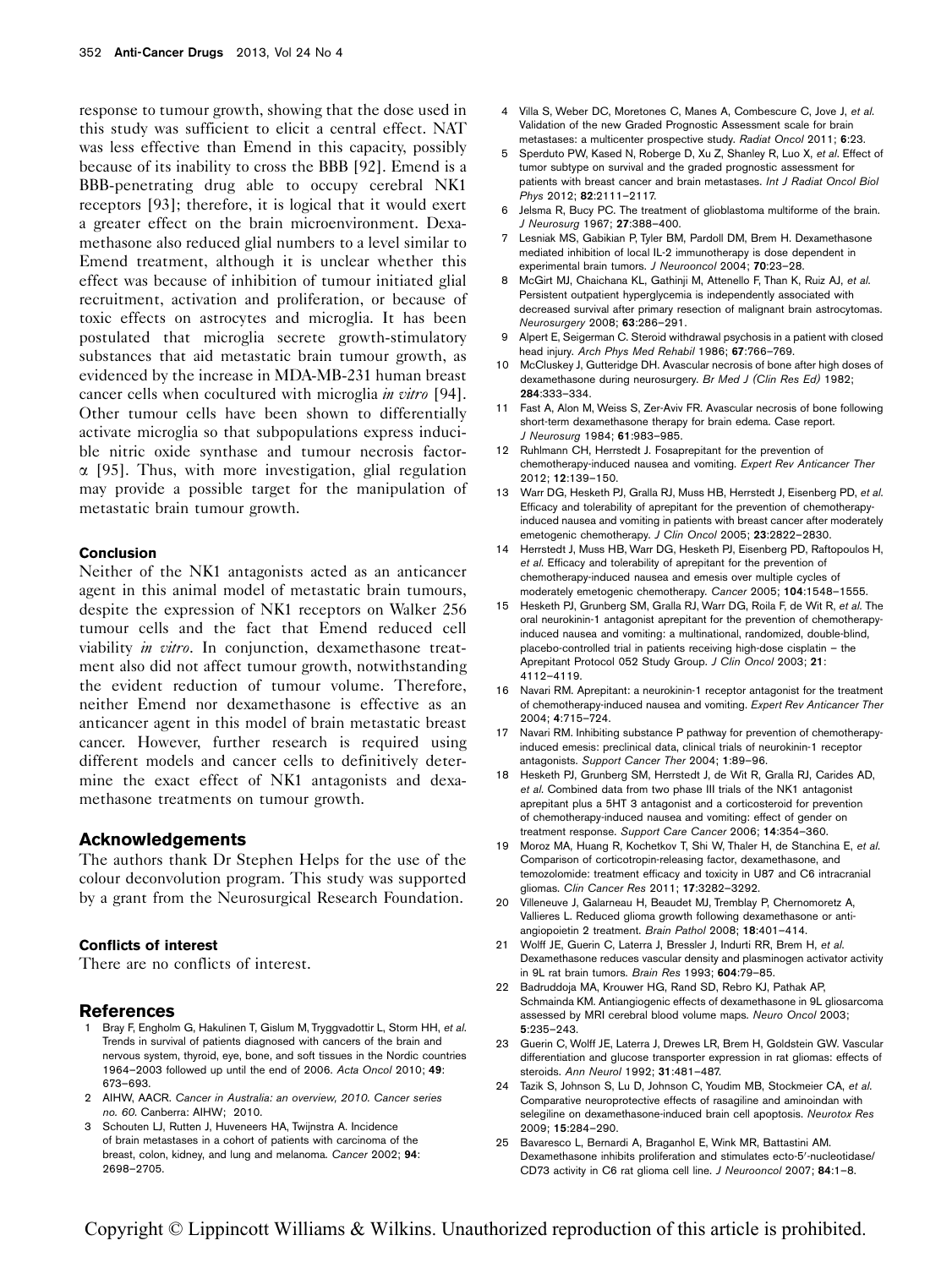- 26 Piette C, Deprez M, Roger T, Noel A, Foidart JM, Munaut C. The dexamethasone-induced inhibition of proliferation, migration, and invasion in glioma cell lines is antagonized by macrophage migration inhibitory factor (MIF) and can be enhanced by specific MIF inhibitors. J Biol Chem 2009; 284:32483–32492.
- 27 Zhang C, Beckermann B, Kallifatidis G, Liu Z, Rittgen W, Edler L, et al. Corticosteroids induce chemotherapy resistance in the majority of tumour cells from bone, brain, breast, cervix, melanoma and neuroblastoma. Int J Oncol 2006; 29:1295–1301.
- 28 Sur P, Sribnick EA, Patel SJ, Ray SK, Banik NL. Dexamethasone decreases temozolomide-induced apoptosis in human gliobastoma T98G cells. Glia 2005; 50:160–167.
- 29 Kim YS, Park JS, Jee YK, Lee KY. Dexamethasone inhibits TRAIL- and anti-cancer drugs-induced cell death in A549 cells through inducing NF-kappaB-independent cIAP2 expression. Cancer Res Treat 2004; 36: 330–337.
- 30 Hennig IM, Laissue JA, Horisberger U, Reubi JC. Substance-P receptors in human primary neoplasms: tumoral and vascular localization. Int J Cancer 1995; 61:786–792.
- Huang WQ, Wang JG, Chen L, Wei HJ, Chen H. SR140333 counteracts NK-1 mediated cell proliferation in human breast cancer cell line T47D. J Exp Clin Cancer Res 2010; 29:55–61.
- 32 Schulz S, Stumm R, Rocken C, Mawrin C. Immunolocalization of full-length NK1 tachykinin receptors in human tumors. J Histochem Cytochem 2006; 54:1015–1020.
- 33 Singh D, Joshi DD, Hameed M, Qian J, Gascon P, Maloof PB, et al. Increased expression of preprotachykinin-I and neurokinin receptors in human breast cancer cells: implications for bone marrow metastasis. Proc Natl Acad Sci USA 2000; 97:388–393.
- 34 Khare VK, Albino AP, Reed JA. The neuropeptide/mast cell secretagogue substance P is expressed in cutaneous melanocytic lesions. J Cutan Pathol 1998; 25:2–10.
- 35 Allen JM, Hoyle NR, Yeats JC, Ghatei MA, Thomas DG, Bloom SR. Neuropeptides in neurological tumours. J Neurooncol 1985; 3: 197–202.
- 36 Munoz M, Rosso M, Covenas R. The NK-1 receptor: a new target in cancer therapy. Curr Drug Targets 2011; 12:909–921.
- Munoz M, Rosso M, Perez A, Covenas R, Rosso R, Zamarriego C, et al. Antitumoral action of the neurokinin-1-receptor antagonist L-733,060 and mitogenic action of substance P on human retinoblastoma cell lines. Invest Ophthalmol Vis Sci 2005; 46:2567–2570.
- 38 Munoz M, Rosso M, Covenas R, Montero I, Gonzalez-Moles MA, Robles MJ. Neurokinin-1 receptors located in human retinoblastoma cell lines: antitumor action of its antagonist, L-732,138. Invest Ophthalmol Vis Sci 2007; 48:2775–2781.
- 39 Munoz M, Rosso M, Perez A, Covenas R, Rosso R, Zamarriego C, et al. The NK1 receptor is involved in the antitumoural action of L-733,060 and in the mitogenic action of substance P on neuroblastoma and glioma cell lines. Neuropeptides 2005; 39:427–432.
- 40 Friess H, Zhu Z, Liard V, Shi X, Shrikhande SV, Wang L, et al. Neurokinin-1 receptor expression and its potential effects on tumor growth in human pancreatic cancer. Lab Invest 2003; 83:731–742.
- 41 Rosso M, Robles-Frias MJ, Covenas R, Salinas-Martin MV, Munoz M. The NK-1 receptor is expressed in human primary gastric and colon adenocarcinomas and is involved in the antitumor action of L-733,060 and the mitogenic action of substance P on human gastrointestinal cancer cell lines. Tumour Biol 2008; 29:245–254.
- 42 Bigioni M, Benzo A, Irrissuto C, Maggi CA, Goso C. Role of NK-1 and NK-2 tachykinin receptor antagonism on the growth of human breast carcinoma cell line MDA-MB-231. Anticancer Drugs 2005; 16:1083–1089.
- Akazawa T, Kwatra SG, Goldsmith LE, Richardson MD, Cox EA, Sampson JH, et al. A constitutively active form of neurokinin 1 receptor and neurokinin 1 receptor-mediated apoptosis in glioblastomas. J Neurochem 2009; 109:1079–1086.
- 44 Munoz M, Perez A, Covenas R, Rosso M, Castro E. Antitumoural action of L-733,060 on neuroblastoma and glioma cell lines. Arch Ital Biol 2004; 142:105–112.
- 45 Kast RE. Why cerebellar glioblastoma is rare and how that indicates adjunctive use of the FDA-approved anti-emetic aprepitant might retard cerebral glioblastoma growth: a new hypothesis to an old question. Clin Transl Oncol 2009; 11:408–410.
- 46 Munoz M, Rosso M, Robles-Frias MJ, Salinas-Martin MV, Rosso R, Gonzalez-Ortega A, et al. The NK-1 receptor is expressed in human melanoma and is involved in the antitumor action of the NK-1 receptor antagonist aprepitant on melanoma cell lines. Lab Invest 2010; 90: 1259–1269.
- 47 Munoz M, Rosso M. The NK-1 receptor antagonist aprepitant as a broad spectrum antitumor drug. Invest New Drugs 2010; 28:187-193.
- 48 Harford-Wright E, Lewis KM, Vink R. Towards drug discovery for brain tumours: interaction of kinins and tumours at the blood brain barrier interface. Recent Pat CNS Drug Discov 2011; 6:31–40.
- 49 Palma C, Bigioni M, Irrissuto C, Nardelli F, Maggi CA, Manzini S. Anti-tumour activity of tachykinin NK1 receptor antagonists on human glioma U373 MG xenograft. Br J Cancer 2000; 82:480-487.
- 50 Erin N, Akdas Barkan G, Harms JF, Clawson GA. Vagotomy enhances experimental metastases of 4THMpc breast cancer cells and alters substance P level. Regul Pept 2008; 151:35–42.
- 51 Korcum AF, Sanlioglu S, Aksu G, Tuncel N, Erin N. Radiotherapy-induced decreases in substance P levels may potentiate melanoma growth. Mol Med Report 2009; 2:319–326.
- 52 Harris DT, Witten M. Aerosolized substance P protects against cigarette-induced lung damage and tumor development. Cell Mol Biol (Noisy-le-grand) 2003; 49:151–157.
- 53 Manske JM, Hanson SE. Substance-P-mediated immunomodulation of tumor growth in a murine model. Neuroimmunomodulation 2005; 12: 201–210.
- 54 Erin N, Zhao W, Bylander J, Chase G, Clawson G. Capsaicin-induced inactivation of sensory neurons promotes a more aggressive gene expression phenotype in breast cancer cells. Breast Cancer Res Treat 2006; 99:351–364.
- 55 Erin N, Boyer PJ, Bonneau RH, Clawson GA, Welch DR. Capsaicinmediated denervation of sensory neurons promotes mammary tumor metastasis to lung and heart. Anticancer Res 2004; 24:1003–1009.
- 56 De Nicola AF, Brocca ME, Pietranera L, Garcia-Segura LM. Neuroprotection and sex steroid hormones: evidence of estradiol-mediated protection in hypertensive encephalopathy. Mini Rev Med Chem 2012; 12: 1081–1089.
- 57 Lewis KM, Harford-Wright E, Vink R, Ghabriel MN. Targeting classical but not neurogenic inflammation reduces peritumoral edema in secondary brain tumors. J Neuroimmunol 2012; 250:59–65.
- 58 Gu YT, Zhang H, Xue YX. Dexamethasone enhances adenosine 5'-triphosphate-sensitive potassium channel expression in the blood-brain tumor barrier in a rat brain tumor model. Brain Res 2007; 1162:1-8.
- Ewing JR, Brown SL, Nagaraja TN, Bagher-Ebadian H, Paudyal R, Panda S, et al. MRI measurement of change in vascular parameters in the 9L rat cerebral tumor after dexamethasone administration. J Magn Reson Imaging 2008; 27:1430–1438.
- 60 Watanabe Y, Asai H, Ishii T, Kiuchi S, Okamoto M, Taniguchi H, et al. Pharmacological characterization of T-2328, 2-fluoro-4'-methoxy-3'-[[(2S,3S)-2-phenyl-3-piperidinyl]amino]methyl]-[1,1'-biphenyl]-4carbonitrile dihydrochloride, as a brain-penetrating antagonist of tachykinin NK1 receptor. J Pharmacol Sci 2008; 106:121–127.
- 61 Donkin JJ, Nimmo AJ, Cernak I, Blumbergs PC, Vink R. Substance P is associated with the development of brain edema and functional deficits after traumatic brain injury. J Cereb Blood Flow Metab 2009; 29:1388–1398.
- 62 Helps SC, Thornton E, Kleinig TJ, Manavis J, Vink R. Automatic nonsubjective estimation of antigen content visualized by immunohistochemistry using color deconvolution. Appl Immunohistochem Mol Morphol 2012; 20: 82–90.
- 63 Harford-Wright E, Thornton E, Vink R. Angiotensin-converting enzyme (ACE) inhibitors exacerbate histological damage and motor deficits after experimental traumatic brain injury. Neurosci Lett 2010; 481:26–29.
- 64 Johnson CL, Johnson CG. Characterization of receptors for substance P in human astrocytoma cells: radioligand binding and inositol phosphate formation. J Neurochem 1992; 58:471–477.
- 65 Eistetter HR, Mills A, Brewster R, Alouani S, Rambosson C, Kawashima E. Functional characterization of neurokinin-1 receptors on human U373MG astrocytoma cells. Glia 1992; 6:89–95.
- 66 Munoz M, Gonzalez-Ortega A, Covenas R. The NK-1 receptor is expressed in human leukemia and is involved in the antitumor action of aprepitant and other NK-1 receptor antagonists on acute lymphoblastic leukemia cell lines. Invest New Drugs 2012; 30:529–540.
- 67 Fowler CJ, Brannstrom G. Substance P enhances forskolin-stimulated cyclic AMP production in human UC11MG astrocytoma cells. Methods Find Exp Clin Pharmacol 1994; 16:21–28.
- 68 Castro TA, Cohen MC, Rameshwar P. The expression of neurokinin-1 and preprotachykinin-1 in breast cancer cells depends on the relative degree of invasive and metastatic potential. Clin Exp Metastasis 2005; 22:621-628.
- Ramkissoon SH, Patel PS, Taborga M, Rameshwar P. Nuclear factor-kappaB is central to the expression of truncated neurokinin-1 receptor in breast cancer: implication for breast cancer cell quiescence within bone marrow stroma. Cancer Res 2007; 67:1653–1659.